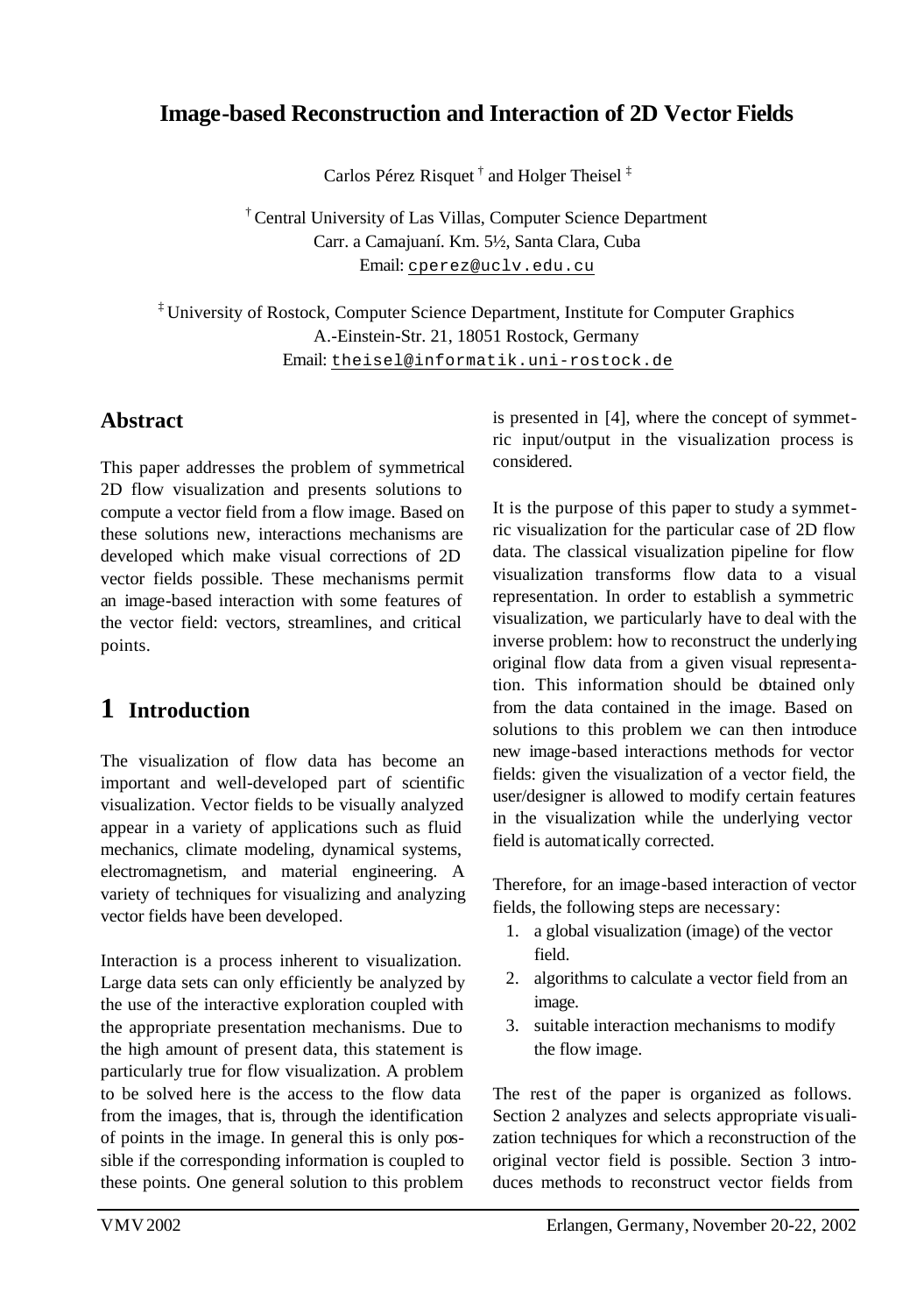their visualizations. Based on these results, new image-based interaction techniques for the transformation of 2D vector fields are introduced in section 4. Finally, section 5 shows the conclusions of this work and outlines the future work.

## **2 Selection of an appropriate visualization technique**

In this section we analyze which flow visualization techniques are appropriate for the accomplishment of a symmetrical visualization process. Detailed descriptions of flow visualization methods can be found, for example, in [3], [5] and [12].

Approaches for flow visualization can be classified in three groups: elementary, local and global methods [3]. Elementary and local methods show properties of the field only at selected points of the flow and in the vicinity of these points. Therefore, they produce images, which in many points do not contain information about the vector field. Because of this, elementary and local methods are not suitable for the realization of symmetrical visualization processes.

Global methods for flow visualization code information of the vector field at each image point. Texture-based methods and the analysis and representation of the vector field topology belong to this group. Another approach for the construction of a global visualization is based on reducing the vector data to scalars and to visually code these values.

Among the most popular and well-established texture-based visualization methods are *Spot Noise* [17] and *Line Integral Convolution* (LIC) [2]. These methods have been extended and improved in many further publications [1], [8], [9], [13], [14], [15], [18].

In general, texture based methods rely on distorting a given texture according to the properties of the flow field. Figure 1a) shows a LIC-image of the electric field of a dipole antenna. Due to the nature of the algorithm, the resulting images tend to be

fuzzy and locally blurred. In fact, each image point shows information about the flow direction, but this information is too noisy to be automatically extracted from the image. Figure 1b) illustrates a zoomed region of figure 1a). The trace of individual streamlines cannot be exactly distinguished, because these are blurred and they merge into the image. An exact determination of the streamlines direction is not possible in this case.



Figure 1. a) LIC-image of the electrical field of a dipole antenna, b) zoomed region of a). (Data set property of Konrad-Zuse-Zentrum für Informationstechnik, Berlin, Germany)

A global method for the visualization of 2D vector fields that produces flow images with a clearer appearance of particular streamlines is presented in [10]. This technique, called *Integrate and Draw*, was especially developed to make the computation of vector data from flow images possible. The main idea of the method consists of drawing each streamline with a (random) different color. If two or more streamlines coincide at a point, the average of the gray levels of these streamlines is calculated in this point. Figure 2a) shows the data set of the dipole antenna visualized with *Integrate and Draw*. The improved definition of the streamlines can be confirmed here, and the individual trace of each one can better be distinguished. Figure 2b) shows the same zoomed region of the vector field as in figure 1b) using *Integrate and Draw.*

Due to the advantages of this method, the following studies on interaction with the flow images are based on *Integrate and Draw.*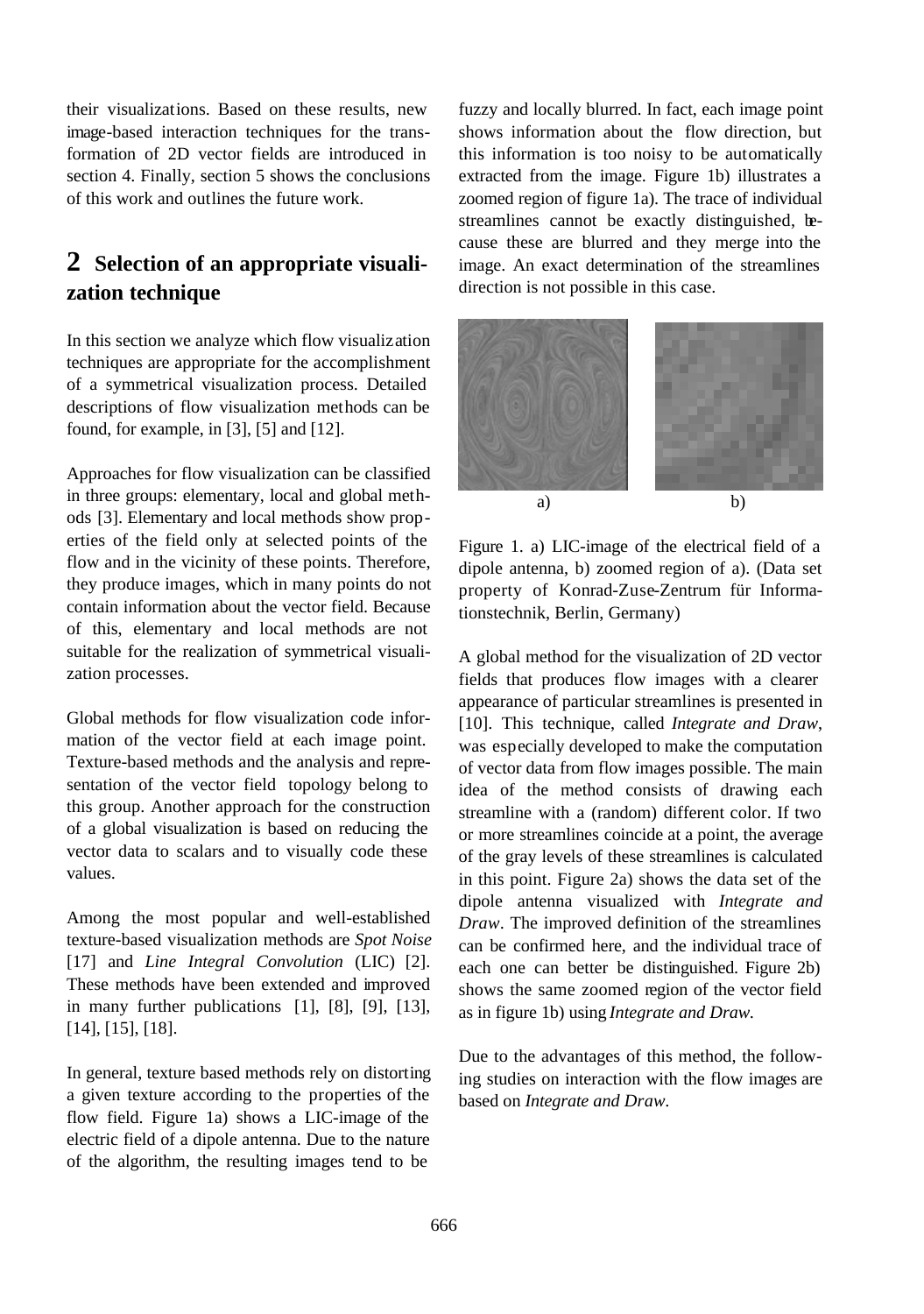

Figure 2. a) *Integrate and Draw*-image of the electrical field of the dipole antenna, b) zoomed region of a) (same region as in figure 1b))

## **3 Computation of a vector field from a flow image**

The main idea to calculate a vector field from a flow image depicting the streamlines is to determine the direction of the streamline that passes through each image point. Then the original vector field is constructed in the following way:

- The vector field is constructed on a regular mesh, which dimensions correspond to the dimensions of the image.
- The direction of the vector at each mesh point is calculated by determining the direction of the streamline at the corresponding image point.
- Since no information about the magnitude of the vectors is encoded in the image, the length of all vectors is set to 1.

We applied three algorithms were applied for the determination of the vectors associated with each image point: the search-rays technique, principal axes, and the best paths method.

The search-rays and principal axis techniques are used in image processing for edge detection, feature extraction and object recognition. These methods were modified in order to calculate the direction of a streamline in a flow image. A detailed description of this can be found in [11].

The *best paths* method for the recognition and tracking of streamlines in flow images will be briefly described now.

First of all we need a few definitions. Let *I* be a digital image, and  $x_0, x_1, \ldots, x_n$  points in *I*.

**Definition 1 (Consecutive neighbors).** The points  $x_0$ ,  $x_1$ , ...,  $x_n$  are called *consecutive neighbors*, if  $x_i$  is a neighbor of  $x_{i-1}$  for  $i = 1, 2, ...,$ *n*. The concept of neighborhood used here is as usual in image processing.

**Definition 2 (Path).** A series of consecutive neighboring points  $x_0$ ,  $x_1$ , ...,  $x_n$  with initial point  $x_0$ and length *n*+1 is called a *path of length n starting from*  $x_0$ , and is represented by  $W_n(x_0)$ .

Let *M* be the set of all points of all paths of length *n* starting from  $x_0$ , and let  $C_n$  be a function of  $I^{n+1}$  in  $\mathbb{R},$ 

 $C_n$ :  $I^{n+1}$  ? **R**,  $(x_0,...,x_n)$  ?  $C_n(x_0,...,x_n)$ .

We consider the restriction of  $C_n$  to  $M$ ,  $C_n|M$ . Since the image is digital, the number of paths is finite. This implies that |*M*| is also finite and the restricted function  $C_n/M$  reaches its maximum and its minimum in *M*. We are interested in the paths  $W_n(x_0)$ where the function  $C_n|M$  reaches its minimum.

**Definition 3 (Best paths).** The paths where the function  $C_n|M$  reaches its minimum are called *best paths of length n starting from*  $x_0$  *relative to*  $C_n$ , and they are represented by  $W_n^*(x_0)^1$ .

In summary it can be said that a *best path of length n* starting from  $x_0$  relative to  $C_n$  is a series of con*secutive neighboring points*  $x_0, \ldots, x_n$  so that the function  $C_n$  reaches its minimum at  $(x_0,...,x_n)$ .

These concepts can be used for the solution of our problem. If we define a function  $C_n^*$  in such that way that it reaches its minimum over the points that belong to the streamline, and only over them, then the streamlines recognition problem is reduced to an optimization problem for which sufficiently efficient algorithms exist. The streamline can then

l

 $<sup>1</sup>$  In general there is not a unique best path.</sup>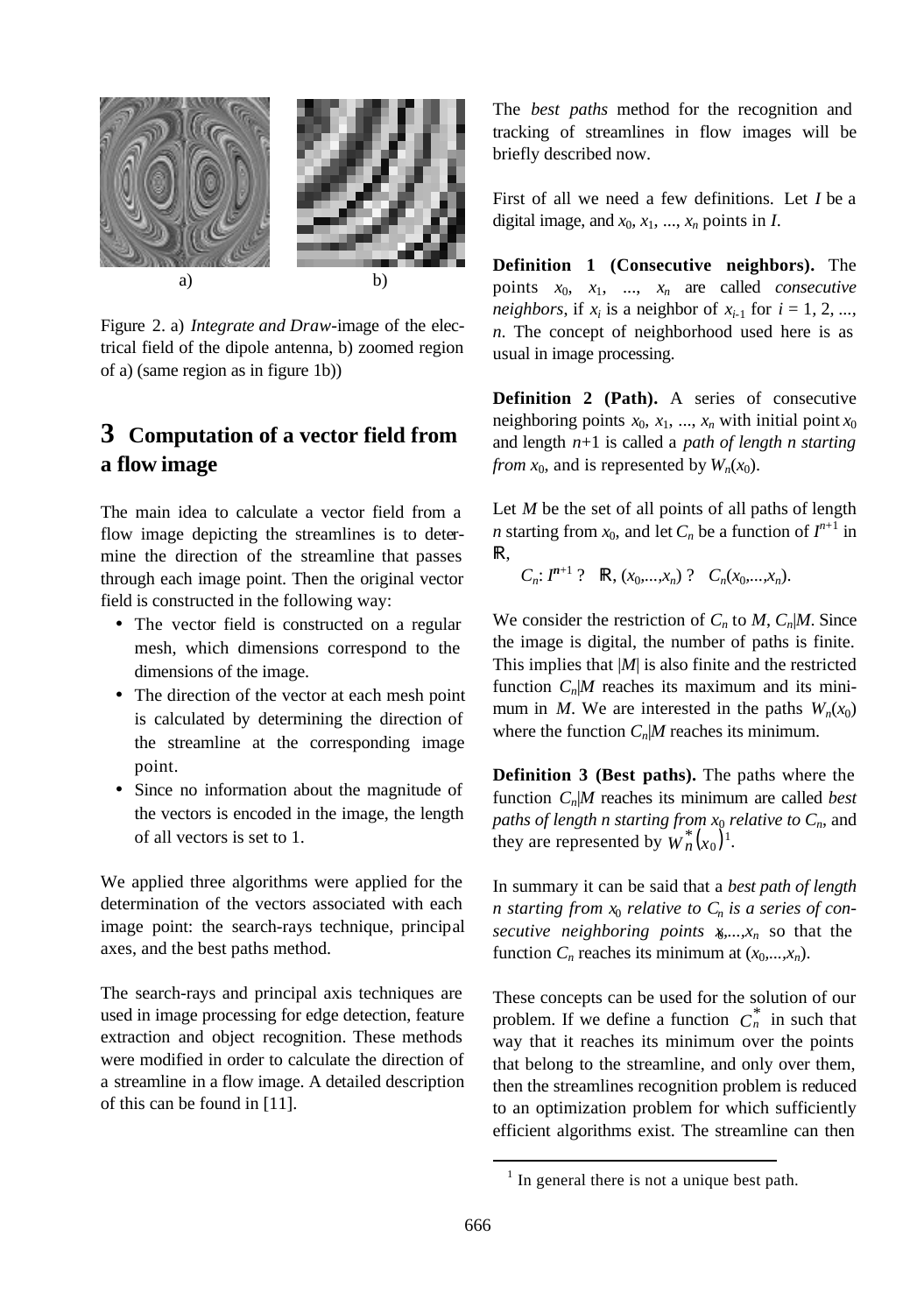be expressed as a best path relative to the function  $C_n^*$  .

The next question is, how to define  $C_n^*$ ? Some general properties this function should satisfy are:

- *Find the streamlines*: By minimizing  $C_n^*$  one should obtain the points  $x_0$ , ...,  $x_n$  that form the streamlines.
- *Minimum curvature*: The line connecting the points  $x_0$ ,  $x_n$  should have minimum curvature. This condition avoids cycles in the path found.
- *Incremental*: This property is not strictly necessary but improves the minimization of  $C_n^*$ . Incremental means that  $C_n^*(x_0,...,x_n)$  only depends on  $x_n$  and  $C_{n-1}^*(x_0,...,x_{n-1})$ .

A candidate of such a function is,

$$
C_n^*(x_0, x_1, ..., x_n) = \frac{1}{n} \sum_{i=1}^n k(x_i) g(x_i) - \overline{x}_{i-1}
$$

$$
= \frac{n-1}{n} C_{n-1}^*(x_0, x_1, ..., x_{n-1}) + \frac{k(x_n)}{n} |g(x_n) - \overline{x}_{n-1}|
$$

where:

- $g(x_i)$  *is the gray level of*  $x_i$ ,
- $\bar{x}_i$  *is the average of the gray levels of*  $x_0, \ldots, x_i$ *and*
- $k(x_i)$  *is a penalty factor for the curvature between*  $x_i$ ,  $x_{i-1}$   $y$   $x_{i-2}$ .

The usefulness of this function for the recognition of streamlines was verified in [11]. by numerous vector fields. The best paths relative to this function correspond to the streamlines of the flow images. Figure 3 visualizes with the *Integrate and Draw* technique a few examples of original vector fields (upper row) and the corresponding recomputed vector fields from flow images (lower row).

A more detailed analysis of the differences between original and recomputed vector fields by means of distance functions and visual comparisons can be found in [11].



Figure 3. Original (upper row) and recomputed vector fields from *Integrate and Draw* images (lower row)

## **4 Interaction techniques for the transformation of 2D vector fields**

This section presents interaction techniques for the visualization of 2D flows. These techniques assume the existence of a global visualization of the vector field (2D image) and an algorithm that calculates a vector field from this image like the ones described in sections 2 and 3. The presented interaction techniques are, however, independent of the algorithm for computing the vector field and the visualization method that is used.

#### **4.1 Interaction with vectors**

The interaction with the vectors is a simple but powerful form of interaction in the flow visualization. It can only be accomplished in symmetrical visualization processes, because it presupposes that the user interacts with the vector data that correspond to the pixels of the image. This means, it is possible here to consult and to modify the vector data that correspond to each image pixel. Each modification of the vector field must be reflected immediately in the visualized image.

Figure 4 shows an example of an interaction with the vectors of the data set of the dipole antenna. The visualization of the data fields and the interaction are realized using the system *Flow Studio*, which was developed to verify the concepts out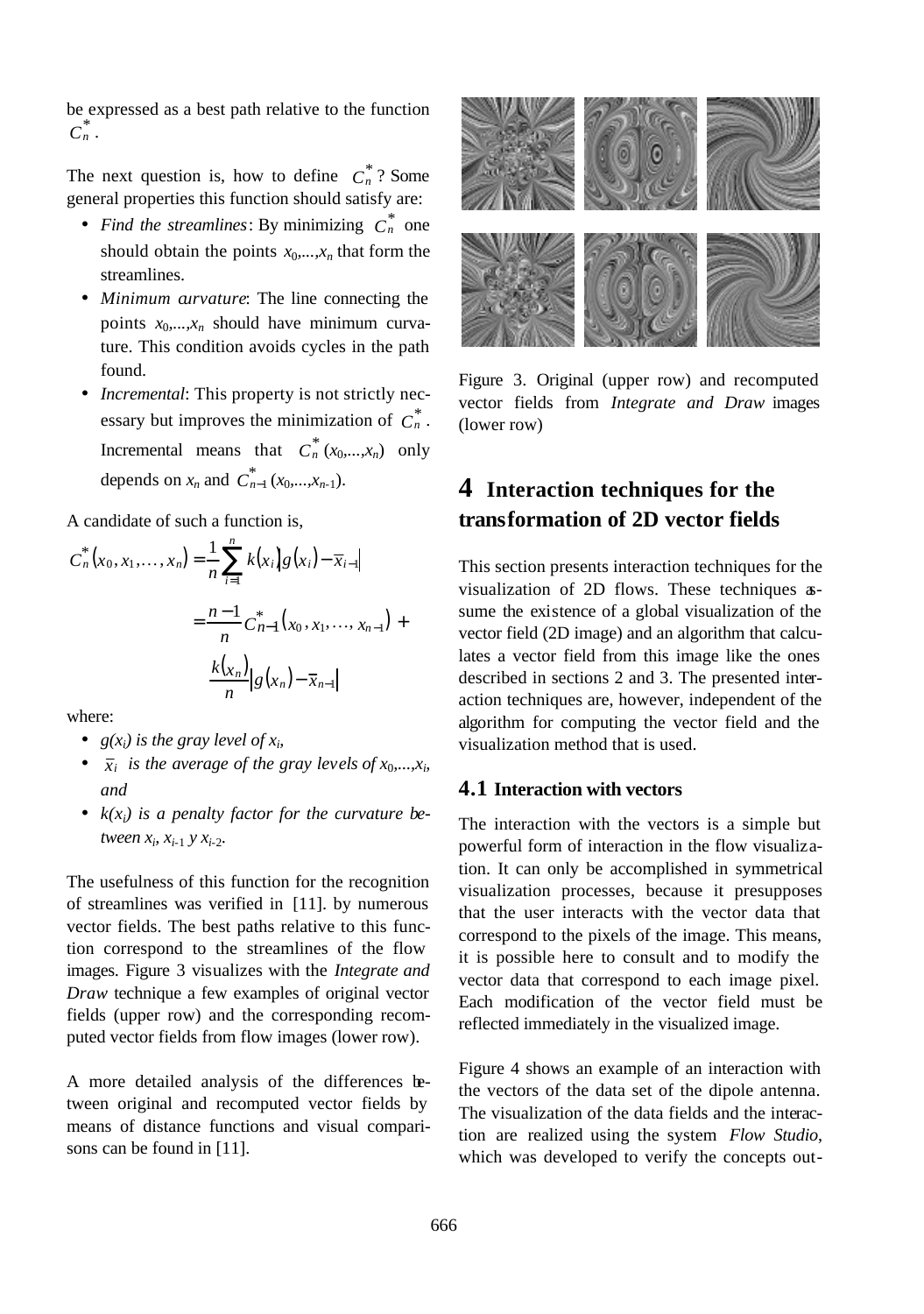lined here. In the window on the right-hand side the (cartesian and polar) coordinates of the vector corresponding to the cursor position are shown. These data can be modified by writing new values in the corresponding fields. The corresponding vector receives the new values automatically, and the image is updated accordingly.





Figure 4. Interaction with the vectors in a symmetrical visualization process

### **4.2 Interaction with the streamlines**

The interaction with the streamlines was one of the strongest motivations for the development of symmetrical visualization processes. In this case the user is going to interact with the flow data by means of streamlines. By clicking on the image not only the pixel under the cursor is selected, but also the complete streamline that passes through that point. This requires not only the computation of the vector data that corresponds to the current cursor position, but of all the vectors that belong to the streamline.

By interactively modifying a streamline a user is able to modify the flow in certain regions of the vector field. By modification of streamlines we understand dragging and deformation of streamlines.



Figure 5. Interaction with the streamlines in a symmetrical visualization. a) the selected streamline is interactively modified, b) results of the modification

Figure 5 shows an example of the deformation of a streamline. The continuous line in a) was identified and calculated according to the mechanisms explained in section 3. This line should be transformed such that it follows the route of the discontinuous line. For better visibility only the part of the discontinuous line that do not overlap the continuous one is shown.

The transformation of a flow image by dragging and/or deforming the streamlines can be achieved by the application of warping techniques. In [6] different methods for that purpose are presented from which the mesh-based and the feature-based techniques are most commonly used.

Obviously, the change of a streamline in a flow image causes the change of many other streamlines and possibly the change of the entire picture. Even if only local transformations in a certain area are desired, with many warping techniques the preservation of the remaining picture is not completely ensured.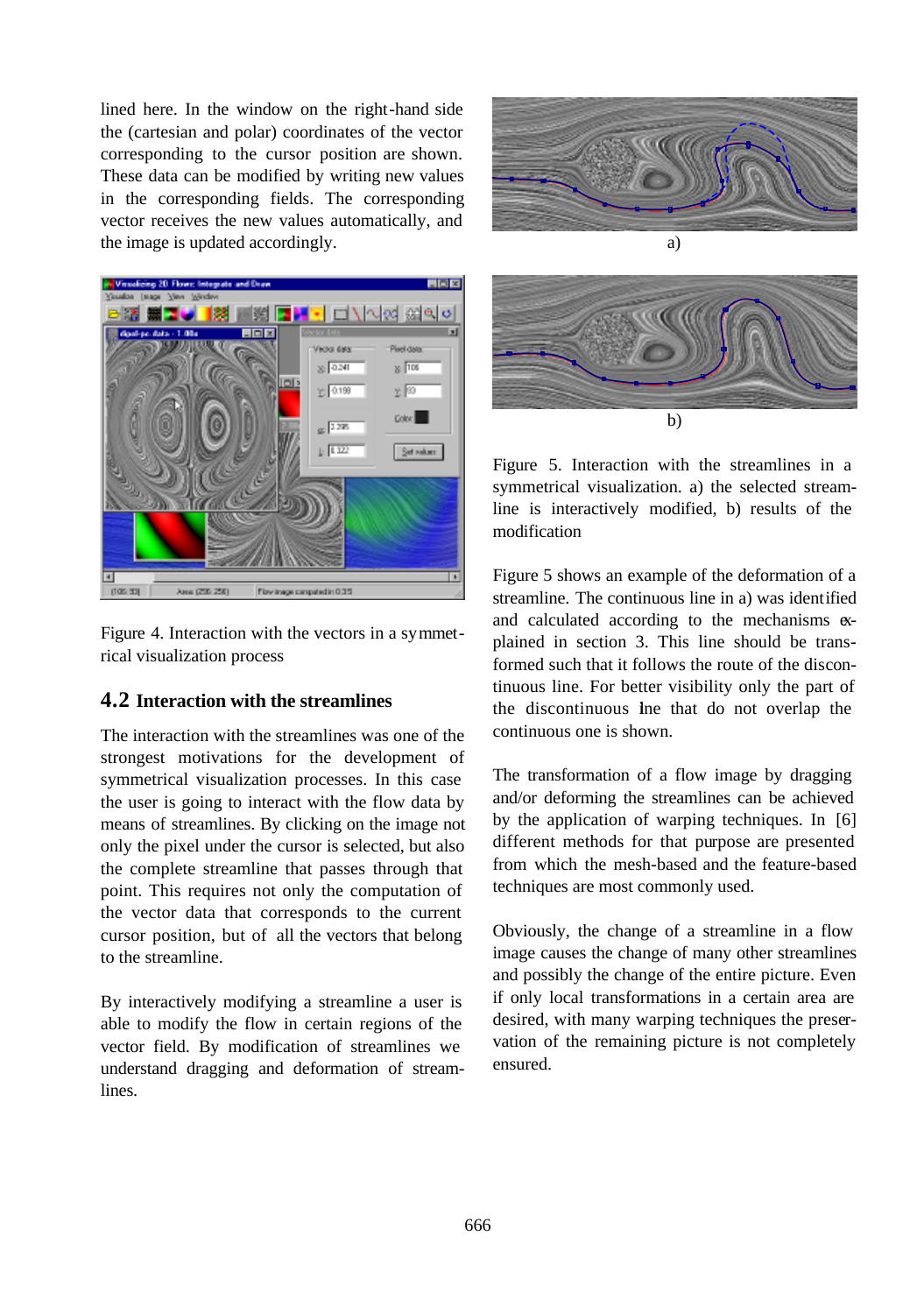

Figure 6. Restrictions of the interaction with the streamlines in a symmetrical flow visualization. a) visualization of a simple vector field in which the continuous streamline is to be changed. b) result of the change

The transformation of the streamlines of a flow image in a symmetrical flow visualization has certain restrictions and should therefore be used with care. That is, the streamlines are not arbitrary to be changed. Small changes in the geometry of the streamlines can be made, e.g., in order to correct fine details in the vector field or to eliminate small simulation errors. Larger changes in the picture should be avoided, however, because the streamlines can be destroyed and the calculation of a vector field is no longer possible. Figure 6 shows an example in which a streamline is changed in such a way that in the resulting image b) new critical points appear, and in some areas the streamlines cannot be recognized any more. In this example, the topology of the vector field and the streamlines was destroyed by the warping process. Thus the process is no longer controllable, and the interaction may have unforeseeable effects.

To guarantee only permitted changes of the vector field, a correct choice of a warping technique and its parameters has to be made. A wrong warping technique can possibly lead to unwanted results. Figure 7a) shows a streamline which was transformed with two different warping techniques b) and c). In c), the result is obviously wrong. Here the *inverse mapping* method with the *field-based* technique for reconstruction of the objects was used. In b), the *2-pass spline mesh* method with the *radial field-based* technique for reconstruction of the objects was applied.

It is not the purpose of this paper to examine in detail the area of morphing and warping techniques. A detailed description of the above specified warping techniques can be found e.g. in [6]. For the purpos of the symmetrical flow visualization it is sufficient to choose and use a suitable technique. We found the *2-pass spline mesh* technique as the best suitable method to transform the streamlines in flow images.



Figure 7. Use of different warping techniques to deform a streamline. a) the highlighted (continuous) streamline is to be transformed into the discontinuous one, b) result of the warping process with the *2-pass spline mesh* technique, c) result with the *inverse mapping* technique

The *2-pass spline mesh* technique is an efficient method that was developed especially for digital pictures (see [19]). Although it is an efficient technology, it demands many interactions and a lot of information from the user in order to define the deformations, since it is based on a net specification. In order to reduce the input of the user, the visualization system could construct and distort the net (semi) automatically. This is especially possible in the symmetrical flow visualization. Since the system knows about streamlines, it can produce a net semi automatically which adapts to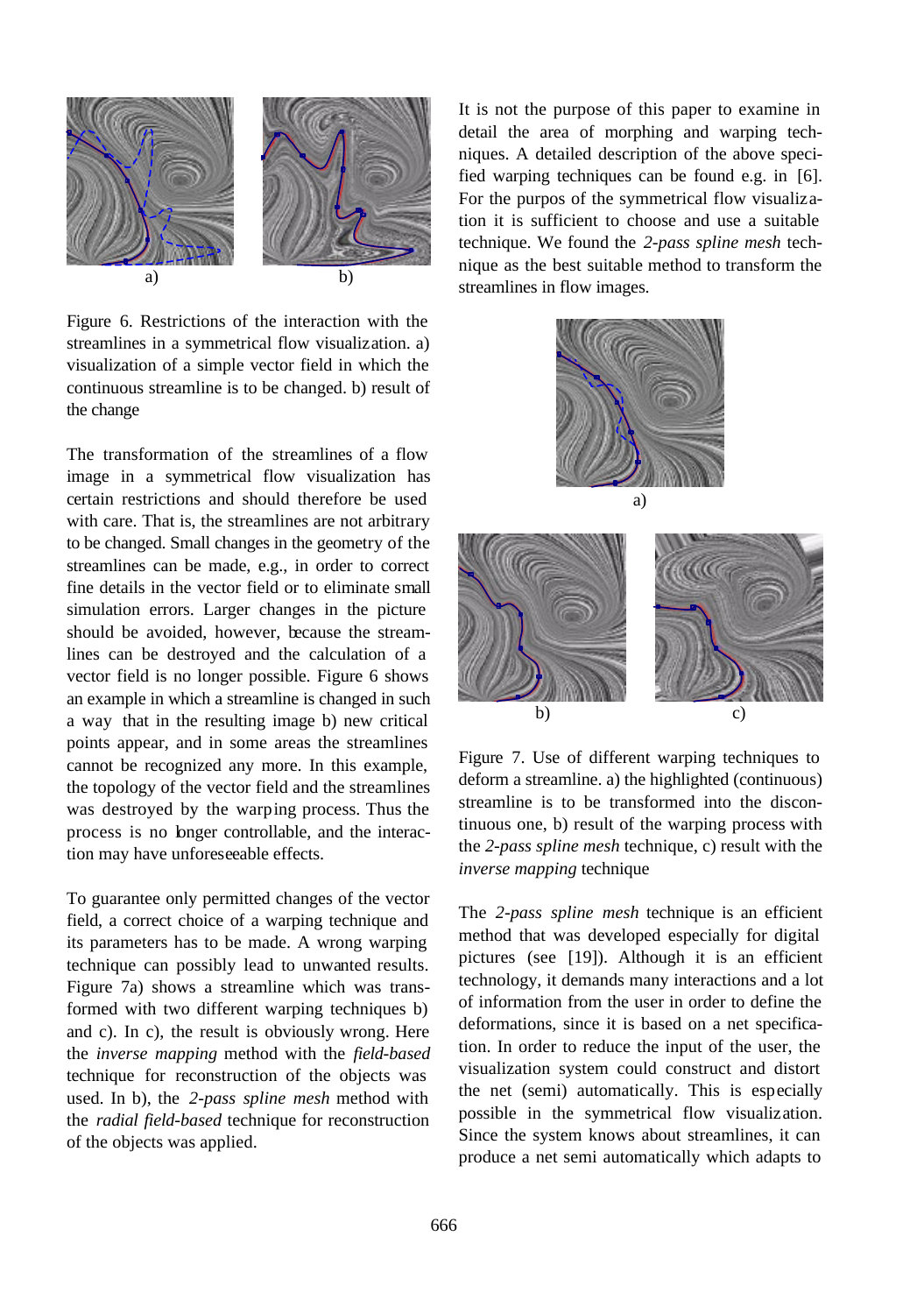the path of the streamlines. Figure 8 illustrates such a net. The horizontal lines are produced automatically as the user clicks on any point of the selected streamline. The vertical net curves must be defined and deformed by the user. For better illustration not all vertical splines are shown.



Figure 8. Splines net to transform a flow image

We have to remark that in general not all streamlines of any vector field can be used as pattern for the splines. This is the case, e.g., if the streamline builds a closed curve. However, the splines net can always be refined until all desired details are reached.

Finally it can be stated that certain limits are set to the interaction with streamlines. By local transformations, however, it offers an efficient method to correct of a flow field.

#### **4.3 Topological Interaction**

The topology has been shown to be one of the most distinctive features of a vector field [7]. Hence, the interactive change of the topology of a vector field is an interesting candidate for interaction techniques. The topology of a vector field basically consists of critical points and separatrices [7]. Topological interaction in our case means that the user may interactively insert/remove/modify critical points and separatrices in the image. Then the underlying vector field is modified automatically according to these changes.

One approach for the realization of a topological interaction is presented in [16]. There the user can construct a topological skeleton of arbitrary complexity while the system automatically creates a piecewise linear vector field of exactly the specified topology. Using this approach, a topological interaction can be done in the following way:

1. Extract the topology of the vector field.

- 2. Allow interactive changes of the topological skeleton obtained in 1.
- 3. Reconstruct a vector field with the topology specified in 2. following [16].

Figure 9 shows an example how a topological skeleton is constructed, and how a corresponding vector field is obtained.



Figure 9. Topological interaction in flow visualization. a) constructing a topological skeleton; b) constructing a piecewise linear vector field for critical points and separatrices; c) piecewise linear interpolation of the remaining parts.

### **5 Conclusions and future work**

The symmetry problem in 2D flow visualization was addressed in this paper. A general approach to compute a vector field from a flow image depicting the streamlines was presented. This approach is based on determining the direction of the streamline that passes through each image point. For this purpose a new technique, called *best paths*, was developed in this work, and two more algorithms of image processing were applied. Based on these solutions, new interaction mechanisms have been developed which allow the visual transformation of 2D vector fields. These mechanisms permit an image-based interaction with features of the vector field.

However, a number of problems are still unsolved considering both the reconstruction of the underlying vector fields from the image and the realization of the interaction. In particular, the following issues are to be addressed in future research:

The reconstruction of the vector field from the image works rather reliable in regions of homogeneous flow behavior while the results are less reliable in the neighborhood of critical points.